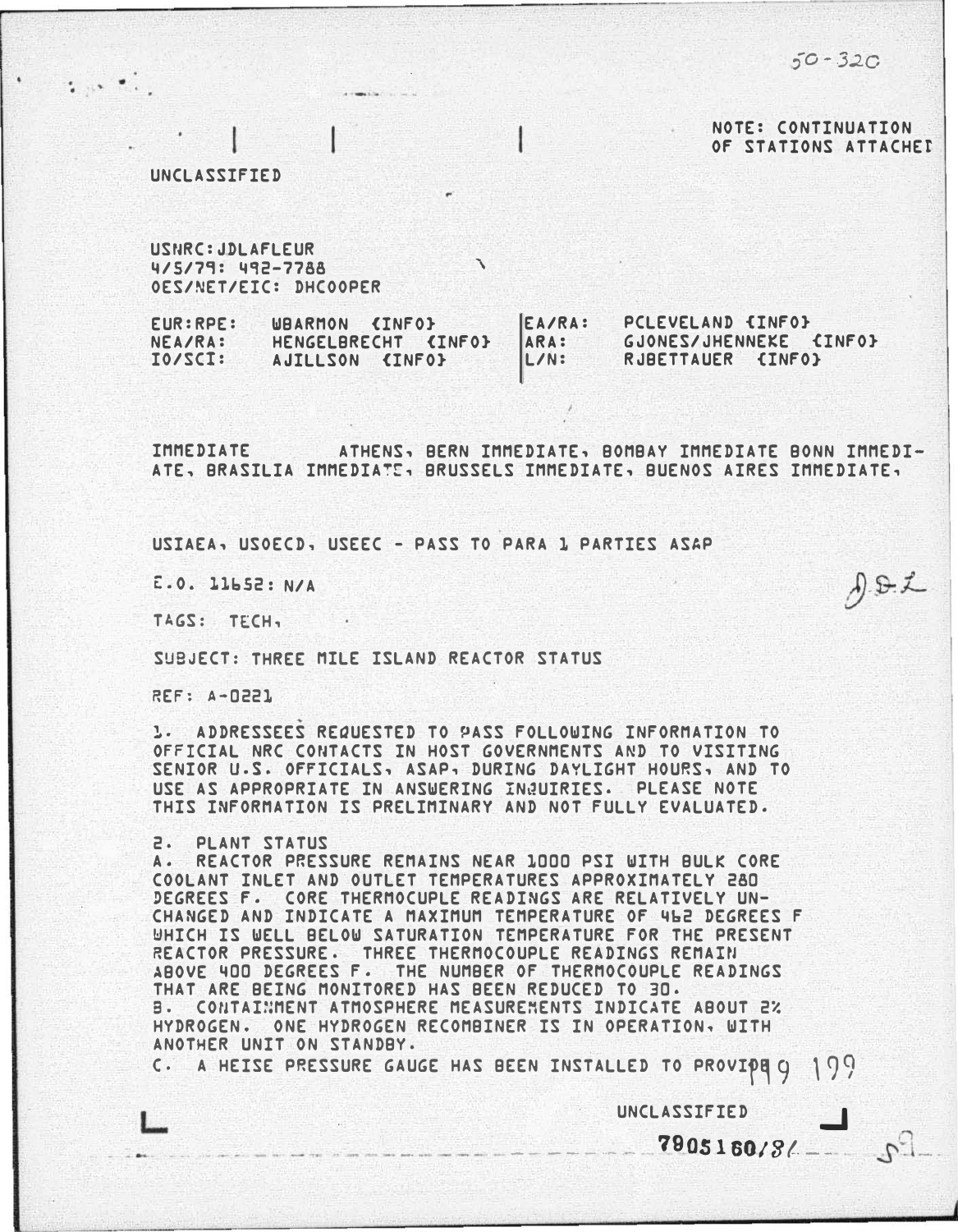### ·UNCLASSIFIED 2

AN ALTERNATE METHOD OF DETERMINING THE PRESSURIZER LEVEL BY MONITORING THE STEAM SPACE PRESSURE AND WATER SPACE PRESSURE IN THE PRESSURIZER. TESTING PROCEDURES ARE UNDER REVIEW. THE PRESSURIZER IS BEING VENTED TO THE CONTAINMENT FOR ABOUT 15 MINUES EVERY b-a HOURS. D. PLANS FOR USE OF THE ROBOT TO OBTAIN A PRIMARY SYSTEM SAMPLE HAVE BEEN DEVELOPED.

## 3. ENVIRONMENTAL STATUS

A. PRELIMINARY ANALYSIS BY FDA OF 1b MILK AND MISCELLA-NEOUS FOOD PRODUCTS COLLECTED ON APRIL 3, 1979, SHOWED NO DETECTABLE IODINE CONCENTRATIONS IN 12 SAMPLES AND IODINE RANGING FROM 12-18 PCI/L IN 4 MILK SAMPLES. THE STATE OF MARYLAND REPORTED ON APRIL 4, 1979 THE RESULTS OF ANALYSIS OF 12 MILK SAMPLES COLLECTED FROM 3 TO 20 MILES FROM THE SITE· ALL SAMPLES WERE REPORTED AS LESS THAN THE MINIMUM DETECTABLE ACTIVITY {MDA}. ONE PROCESS MILK SAMPLE FROM HARRISBURG ALSO WAS REPORTED BY THE STATE OF MARYLAND AS LESS THAN MDA· THREE WATER SAMPLES, TWO AT CONEWAGO AND ONE FROM HOLTWOOD DAM, WERE REPORTED AS LESS THAN MDA BY THE STATE OF MARYLAND. e. FDA COLLECTED 5 OTHER MILK SAMPLES ON APRIL 3, 1979, TWO OF WHICH SHOWED IODINE CONCENTRATIONS OF 12 AND 17 ?CI/L. ONE SHOWED NO DETECTABLE IODINE AND THERE ARE NO RESULTS FOR THE OTHER TWO SAMPLES. ONE OF THESE SAMPLES SHOWED A CESIUM CONCENTRATION OF 13 PCI/L; THERE ARE NO CESIUM RESULTS FOR THE OTHER FOUR· THE STATE OF PENNSYL-VANIA ANALYSIS OF 15 MILK SAMPLES COLLECTED ON APRIL 3, 1979 SHOWED ONE WITH IODINE AT 19 PCI/L, 13 WITH NO DETECTABLE IODINE, AND 1 WITH NO RESULT· FOUR SHOWED CESIUM LEVELS RANGING FROM 10-26 PCI/L AND THERE ARE NO RESULTS FOR THE OTHER 11 SAMPLES. ALL OF THE SAMPLES COLLECTED BY THE STATE AND FDA WERE SPLIT SAMPLES, I.£., SHARED TO OBTAIN INDEPENDENT RESULTS.

c. CONTINUOUS GROUND LEVEL RADIATION SURVEYS PERFORMED ON APRIL 4, 1979 BY THE NRC SURVEY TEAMS ON THE EAST AND WEST SIDES OF THE SUSQUEHANNA RIVER FROM A DISTANCE OF 4 MILES NORTH TO 4 MILES SOUTH OF TMI SHOWED RADIATION LEVELS AVERAGING LESS THAN 0.03 MR/HR ON THE EAST SIDE OF THE RIVER AND Q.Q1 TO 0.04 MR/HR ON THE WEST SIDE OF THE RIVER· PREVALENT WIND DIRECTION DURING THE DAY WAS FROM THE EAST.

SIX SURVEY FLIGHTS WERE PERFORMED ON APRIL 4, 1979 AT 0001, 0300, ObOO, 0900, 1200 AND 1522 HOURS. THE FLIGHTS IDENTIFIED THE PLUME TO BE IN THE SECTIONS OF 200 DEGREES AND 300 DEGREES. THE MAXIMUM RADIATION LEVELS WERE DETECTED DURING THE ObOO FLIGHT DURING WHICH LEVELS OF 1·2 MR/HR WERE DETECTED USING PORTABLE SURVEY METERS. THE 1522 FLIGHT USED NORMALLY INSTALLED ARMS INSTRUMENTA-

- - - - - --·- - .. - --. - - --- ------------ - -- --- ----- ---

**UNCLASSIFIED**  $119200$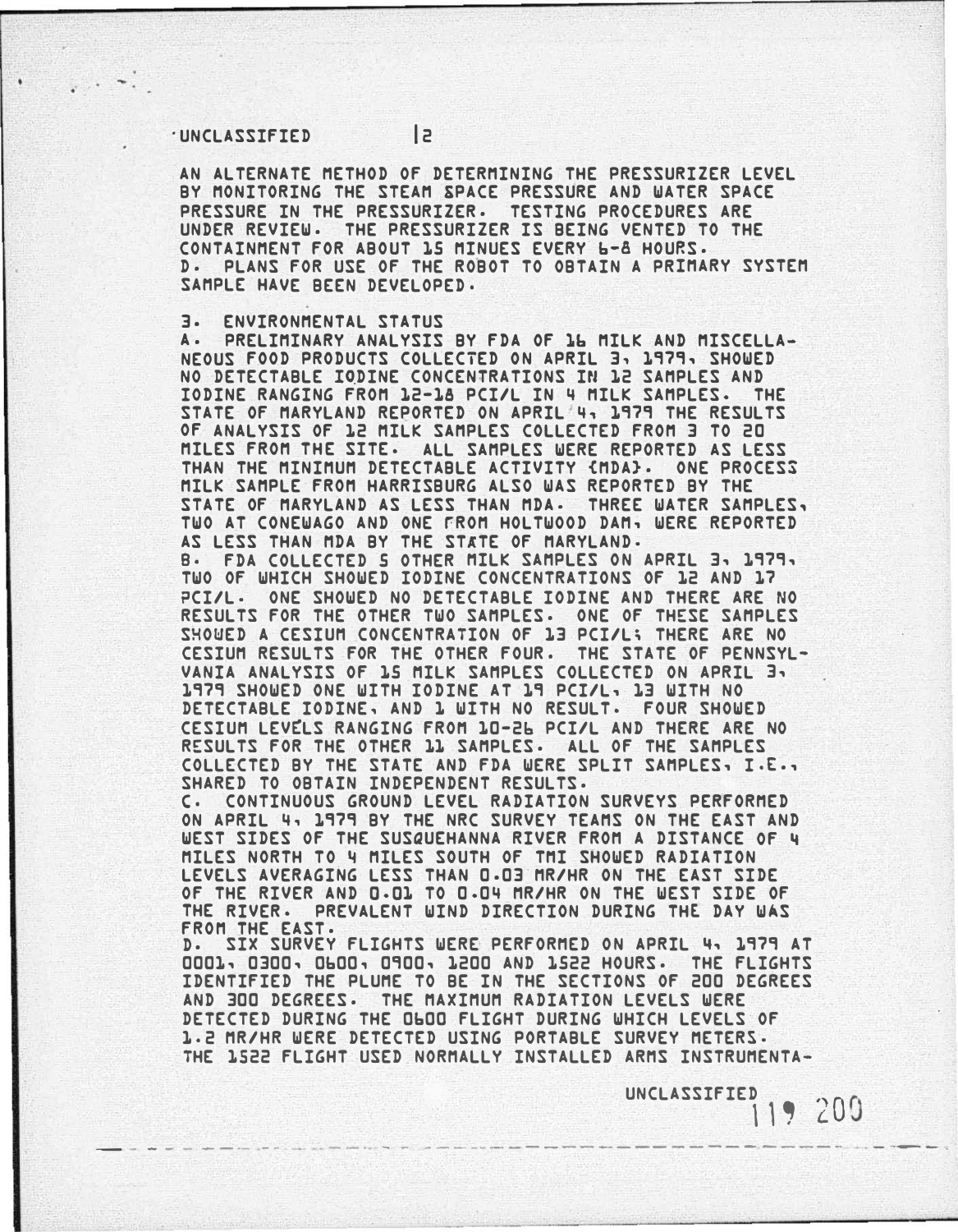':

 $\begin{bmatrix} \phantom{-} \end{bmatrix}$ 

TION AND MEASURED RADIAT�ON LEVELS OF ABOUT 0.1 MR/HR {ABOUT 5 TIMES BACKGROUND} AT 1 MILE DISTANCE AND ABOUT 0-0b MR/HR {ABOUT 3 TIMES BACKGROUND} AT 2 MILES DISTANCE.

E· ON APRIL 4, A 40-MINUTE,AIR SAMPLE TAKEN ABOUT 0100 NEAR YORK HAVEN, AND A bO-MINUTE SAMPLE TAKEN ABOUT 1300 IN GOLDSBORO, BOTH INDICATED LESS THAN 1 X 10-10 PCI/ML I-131 {MAXIMUM PERMISSIBLE CONCENTRATION FOR UNRESTRICTED AREAS<sub>3</sub>.

f. DOSE RATES IN POPULATED AREAS AS MEASURED BY NRC THERMOLUMINESCENT DOSIMETERS {TLDS} SHOWED ONLY MINOR CHANGES FROM THE PREVIOUS DAY. MINOR FLUCTUATIONS ARE EXPECTED AT THESE LOW DOSE RATES. FOLLOWING ARE THE EXPOSURE RATES FOR PREVIOUSLY REPORTED LOCATIONS: DOSE RATE {MILLIROENTGENS PER HOUR} 4/4/79 MIDDLETOWN 0.01 GOLDSBORO 0.07 GOLDSBO�O 0.02 LEWISBERRY 0.03 EMIGSVILLE 0.02

4. OCCUPATIONAL RADIATION EXPOSURES· A. THREE OCCUPATIONAL RADIATION DOSES IN EXCESS OF THE REGULATORY LIMIT OF 3 REMS PER CALENDAR QUARTER HAVE BEEN CONFIRMED. ALL THREE EXPOSURES WERE LICENSEE PERSONNEL AND WERE APPROXIMATELY 4 REMS <THIS INCLUDES THE TWO EXPOSURES REPORTED IN PN0-79-578}. B. · TO DATE ON APRIL 4, 1979, THERE HAVE BEEN 12 INDIVI-DUALS WITH DOSES GREATER THAN 2 REMS BUT LESS THAN 3 REMS. THREE DOSES ARE FOR THE PERIOD JANUARY 1 TO APRIL 4, 1979, BUT IT IS BELIEVED THE MAJORITY OF EXPOSURE WAS RECEIVED AS A RESULT OF THE INCIDENT. MORE SPECIFIC OCCUPATIONAL EXPOSURE DATA IS EXPECTED TO BE AVAILAOLE IN THE NEAR FUTURE.

S. INDUSTRIAL WASTE TREATMENT SYSTEM {IWTS}. AS OF 0500 ON APRIL 5, 1979, THE IWTS SUMP WAS 74% FILLED WITH ABOUT 100,000 GALLONS OF CAPACITY STILL AVAILABLE· THE STATE OF PENNSYLVANIA APPROVED RELEASE OF MATERIAL FROM THE IWTS THAT DOES NOT EXCEED PERMISSIBLE VALUES. NO RELEASES HAVE BEEN MADE AS OF 0500· YY

UNCLASSIFIED 119 201

•